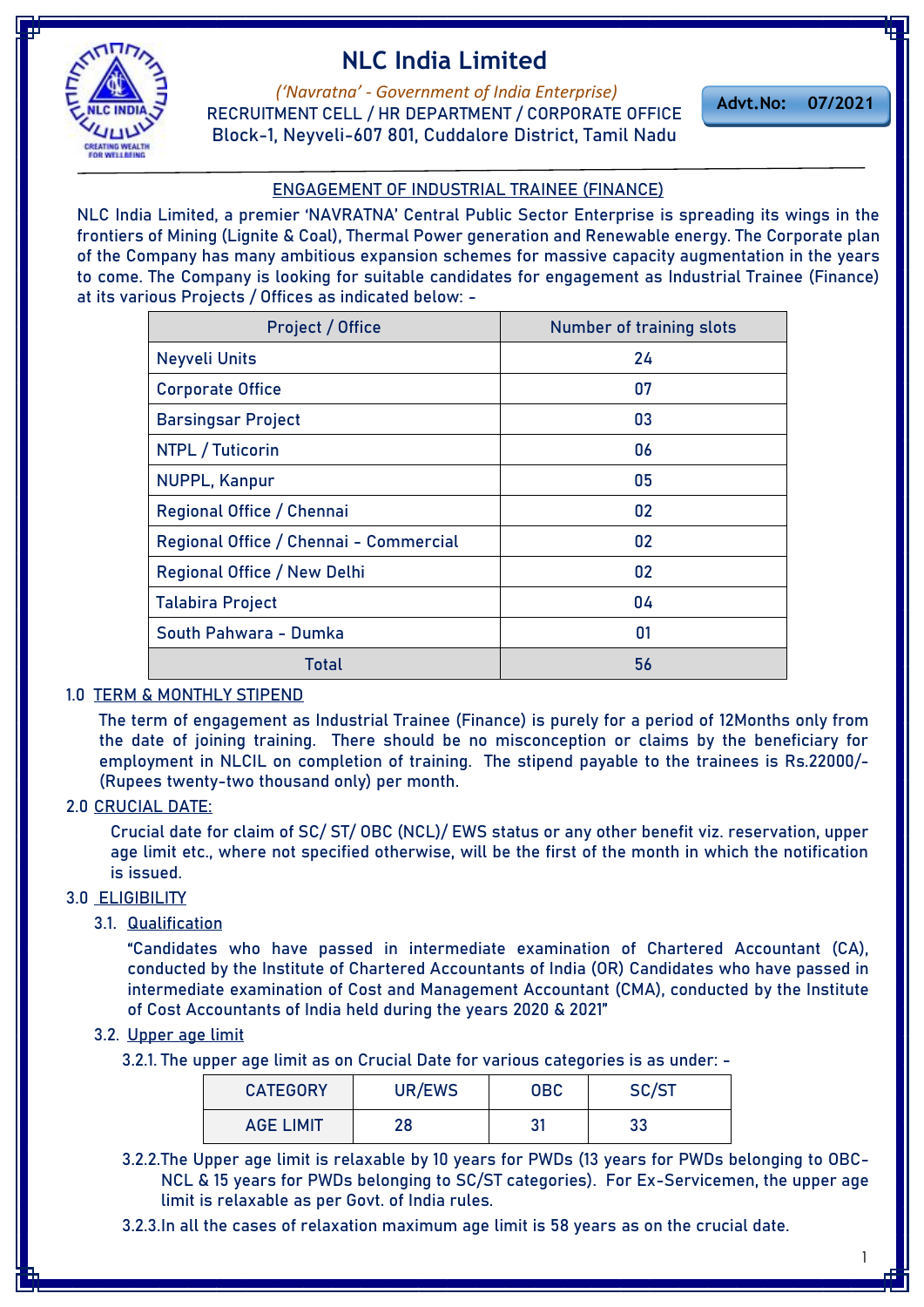- 3.2.4. Relaxation in Upper age limit to SC / ST / OBC(NCL) Candidates is not applicable for consideration against unreserved posts.
- **4.0 METHOD OF SELECTION**

Selection of candidates will be based on percentage of marks scored by them in Intermediate examination of CA/CMA, as the case may be.

- **5.0 RESERVATIONS & RELAXATIONS**
	- 5.1. Reservation and relaxations for SC/ST/OBC (non-creamy layer)/EWS/PwBD (degree of disability 40% & above) & Ex-serviceman candidates will be as per Government of India guidelines.
	- 5.2. Category (EWS/SC/ST/OBC/ PwBD /Ex-servicemen) once filled in the online application form will not be changed and no benefit of other category will be admissible later on.
	- 5.3. Candidates claiming to belong to any particular category shall necessarily furnish a valid EWS / OBC(NCL) / SC / ST / Disability / Ex-servicemen certificate, as the case may be, issued by the Competent Authority.
	- 5.4. The EWS/ OBC (Non-Creamy Layer) candidates are required to submit requisite certificate in the latest prescribed format of Government of India, issued in the current Financial Year.
	- 5.5. In case sufficient numbers of candidates are not available to fill up training slots reserved to any of the reserved categories (OBC-NCL / SC / ST / EWS categories), unfilled training slots may be filled up with the candidates belonging to unreserved category or other reserved categories (This norm is proposed in order to ensure effective utilization of all the training slots).
- **6.0 HOW TO APPLY**
	- 6.1. Interested candidates meeting the above requirements may apply ONLINE and upload scanned copy of following certificates in NLCIL Online application portal in career page of NLCIL website [\(www.nlcindia.in\):-](http://www.nlcindia.in):-)
		- 6.1.1. Recent passport size Colour photograph, taken after 01/06/2021
		- 6.1.2.Scanned image of candidate's signature (in dark Blue or Black ink)
		- 6.1.3.Proof for Date of Birth (Birth Certificate (or) SSLC / Matriculation / HSC Mark Sheet).
		- 6.1.4.Copy of AADHAR Card
		- 6.1.5.Proof for possessing notified Qualifications (Intermediate Examination Certificate of CA/CMA & Mark sheets of intermediate examination of CA/CMA in chronological order).
		- 6.1.6.Community Certificate (in case of candidates belonging to SC/ST/OBC-NCL / EWS categories)
		- 6.1.7.Disability Certificate in case of PwBD candidates.
		- 6.1.8.Proof for Ex-servicemen viz. Discharge Certificate for Ex-Servicemen, etc.
		- 6.1.9.Proof for Project affected Person (applicable for Project affected Person only)
	- 6.2. In support of educational qualification(s) and experience(s) all documents are to be arranged in chronological order in a single pdf file and to be uploaded. Any attempt to upload multiple pdf files for educational qualification(s) and experience(s) will result in over writing and only the last uploaded file will get saved.
	- 6.3. Candidates are requested to ensure that only legible self-attested documents are uploaded. Also they are requested to ensure through "view document" option that the documents that they have uploaded are legible for e-verification.
	- 6.4. Scrutiny of applications for short listing of candidates will be solely based on documents / certificates uploaded by the candidates at the time of registration / submission of application through ONLINE.
	- 6.5. Before registering / applying online, the candidates should ensure that they have valid e-mail ID, which should remain valid till the selection of trainee process is completed.
	- 6.6. After submitting the application through ONLINE, a Registration-Cum-Application Form will be generated. Candidates are required to take print out of the same and should submit along with copies of other uploaded documents at the time of Certificate Verification.

2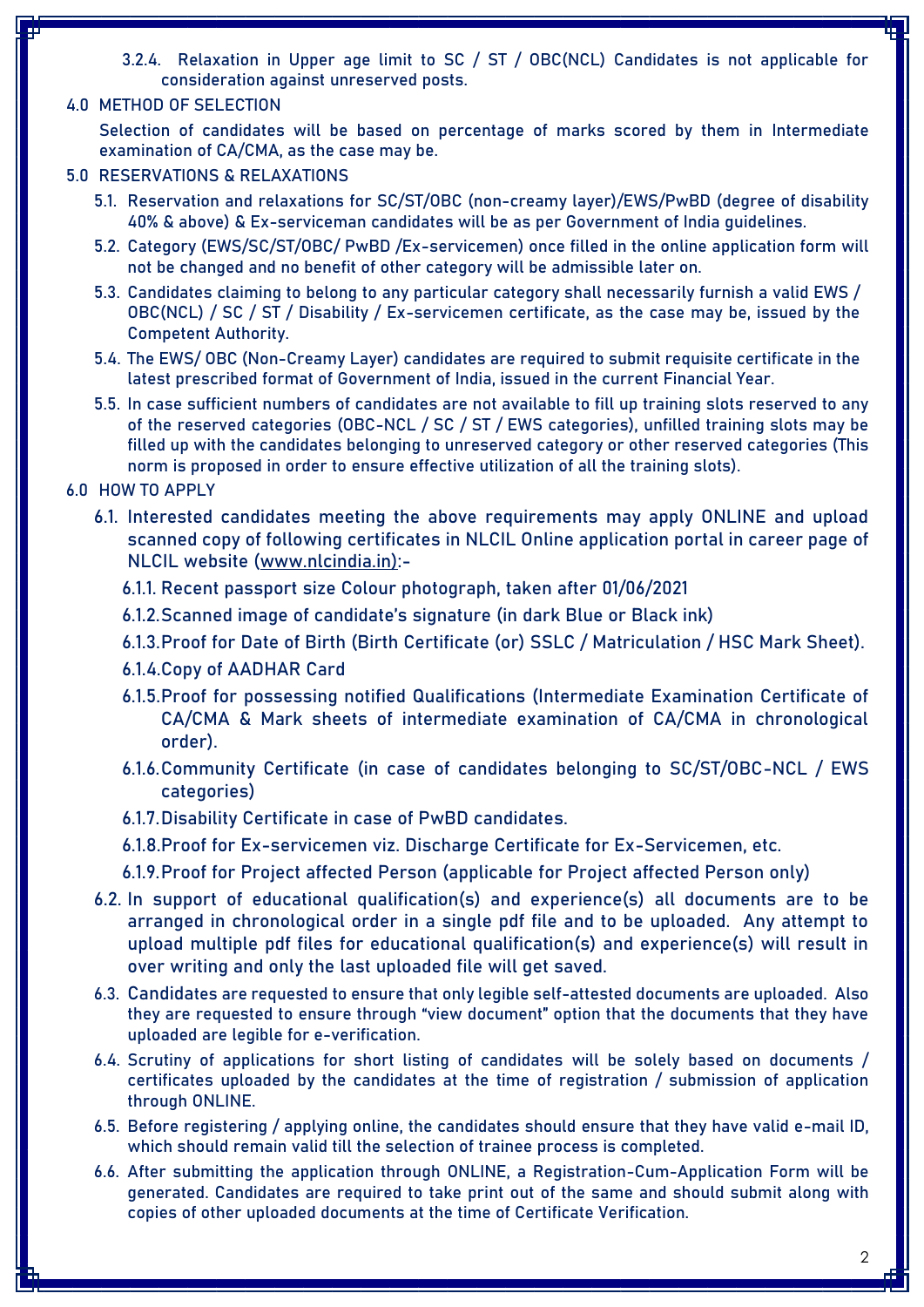6.7. No manual / paper applications will be entertained directly.

| Sl.<br><b>No</b> | <b>Documents</b>                                                                                                                    | File type                                     | File size not<br>exceeding |
|------------------|-------------------------------------------------------------------------------------------------------------------------------------|-----------------------------------------------|----------------------------|
| 1                | High quality Passport size Colour photograph (3.5 cm<br>Width × 4.5 cm Height, taken after 01/06/2021 in a<br>professional studio). | <b>JPEG</b>                                   | <b>50 KB</b>               |
| $\overline{2}$   | Good quality image of candidate's signature (in dark<br><b>Blue or Black ink)</b>                                                   | <b>JPEG</b>                                   | <b>50 KB</b>               |
| $\overline{3}$   | Proof of Date of Birth (Birth Certificate (or) SSLC /<br>Matriculation / HSC Mark Sheet).                                           | <b>PDF</b> or JPG                             | <b>250 KB</b>              |
| 4                | <b>Copy of AADHAR Card</b>                                                                                                          | <b>PDF</b> or JPG                             | <b>250 KB</b>              |
| 5                | Intermediate Examination Certificate of CA/CMA &<br>Mark sheets of intermediate examination of CA/CMA                               | PDF (kindly refer para<br>2 before uploading) | $2.5$ MB                   |
| $\boldsymbol{6}$ | Copy of Community Certificate (applicable<br>to.<br>SC/ST/EWS/OBC -NCL Categories only)                                             | <b>PDF or JPG</b>                             | <b>250 KB</b>              |
| 7                | <b>Copy of Disability Certificate</b><br>(Applicable for PwBD candidates)                                                           | <b>PDF</b> or JPG                             | <b>250 KB</b>              |
| 8                | <b>Proof for Ex-Serviceman</b><br>(Applicable for Ex-Serviceman only)                                                               | <b>PDF</b> or JPG                             | <b>250 KB</b>              |
| 9                | Proof for Project affected Person (applicable for<br><b>Project affected Person only)</b>                                           | <b>PDF</b> or JPG                             | <b>250 KB</b>              |

**7.0 GENERAL CONDITIONS**

- 7.1. Candidates should have registered their names in Institute of Chartered Accountants of India or Institute of Cost Accountants of India.
- 7.2. Candidates should not have undergone any similar training elsewhere.
- 7.3. Completion of training does not entitle the trainees any right for temporary or permanent job in NLC India Limited.
- 7.4. Candidates are informed that applying for engagement as IT (Finance) shall not give them any right to be engaged as trainee in the company.
- 7.5. Besides payment of stipend, the trainees will be provided residential accommodation (unfurnished) on sharing basis at nominal rent, subject to availability.
- 7.6. Everything being equal, preference will be given to the Project affected Persons (PAPs) of NLCIL.
- 7.7. Only Indian Nationals are eligible to apply.
- 7.8. Candidates can contact the Helpline No.04142-255135 between 10:00 Hours and 17.30 Hours on all working days. Candidates are hereby advised not to contact telephone numbers of any other officials / divisions and avoid disturbing others.
- 7.9. The appointment of selected candidates will be subject to being found Medically Fit as per the prescribed health standards of NLCIL and they will be required to produce a Medical Fitness Certificate from a Government Registered Medical Practitioner at the time of Certificate verification.
- 7.10.Candidature of a registered candidate is liable to be rejected at any stage of selection process or after selection or on joining of training, if any information provided by the candidate is false or if not found to be in conformity with eligibility criteria mentioned in the advertisement, the Candidate's training will be terminated.